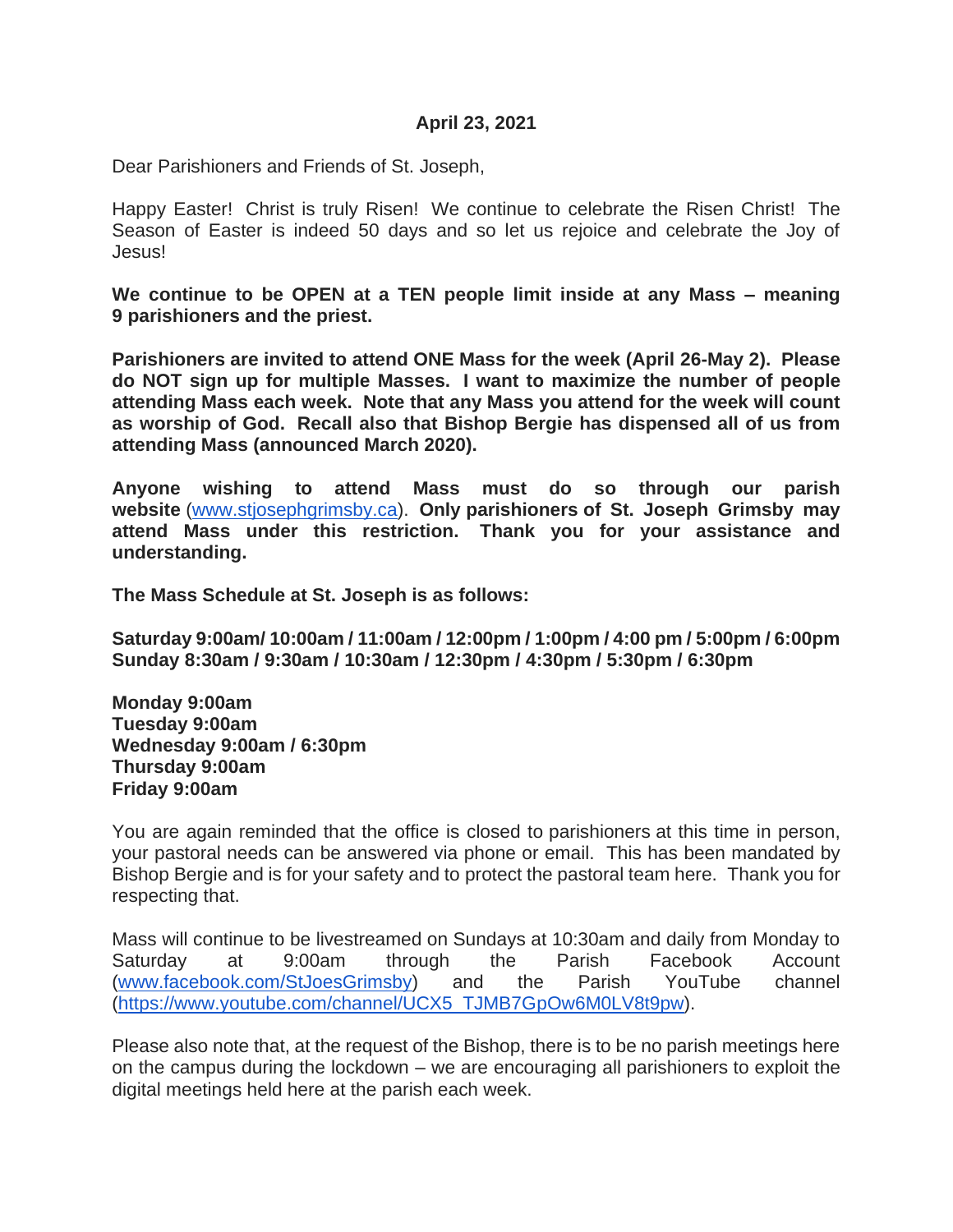#### **Important updates:**

1. I wish to inform you all that our beloved Evangelization Minister – Jody Robertson – has decided to step back from her position here at St. Joseph. Jody has decided to step back from work and spend more quality time with her family overall. She has also gone back to school to enhance her skills for the future when all of her children attend school full-time. Jody will thankfully continue to be an active member of the parish. On behalf of the parish, I would like to once again thank Jody for all of her efforts and hard work here on the Pastoral Team. You will be missed, but we look forward to you continuing to share your talents and gifts as a member of the St. Joseph Parish family. God bless you Jody in your future endeavors! Our new Evangelization Minister will be introduced at a later time.

2. This weekend brings our final week of METANOIA to a close. We have been reflecting on "Do you love me."

I remind you to watch the video at least once during the week and perhaps continue to reflect upon the questions that I have outlined below if you find them helpful for you.

I have included the questions here for those who are not following on our Parish Facebook page.

Who are the people God is asking you to share this amazing resource with?

Questions to Ponder….

METANOIA Discussion Session #10 – Do you love me?

1. Do I love God? How do I show Him my love?

2. Do I believe that God loves me? Have I asked God that same question – "do you still love me?" If I slipped him the piece of paper with Y or N – giving Him the option to check the box.

3. Peter is lost without Jesus. Is this true of me as well? Have I had an experience of God in this way? Have I "jumped into the water" to encounter the Lord?

4. Is God calling us back to himself again? If so, is it based out of love?

5. Peter's life is full of Metanoia moments. Can you identify with Peter? Is the Lord calling you? Are you having a Metanoia moment(s)?

6. Jesus asks Peter – do you love me? How do I feel when Jesus asks me this question? Do I feel excited, sad, shamed for the times I betrayed Him?

7. What are the things that I love more than God? Is there anything I love more than God? (health, job, house, material things)

8. Who are the people that I love more than God? (spouse, kids, siblings, parents, etc.) Is God number one in my life? If not, why not?

9. Do I allow the influences of others dictate my life, or am I more concerned about what God thinks? Does my lifestyle change depending on who I am with?

10. What are the attachments that keep me as a disciple of Jesus? What are the things that keep me from becoming a more faithful follower of Jesus?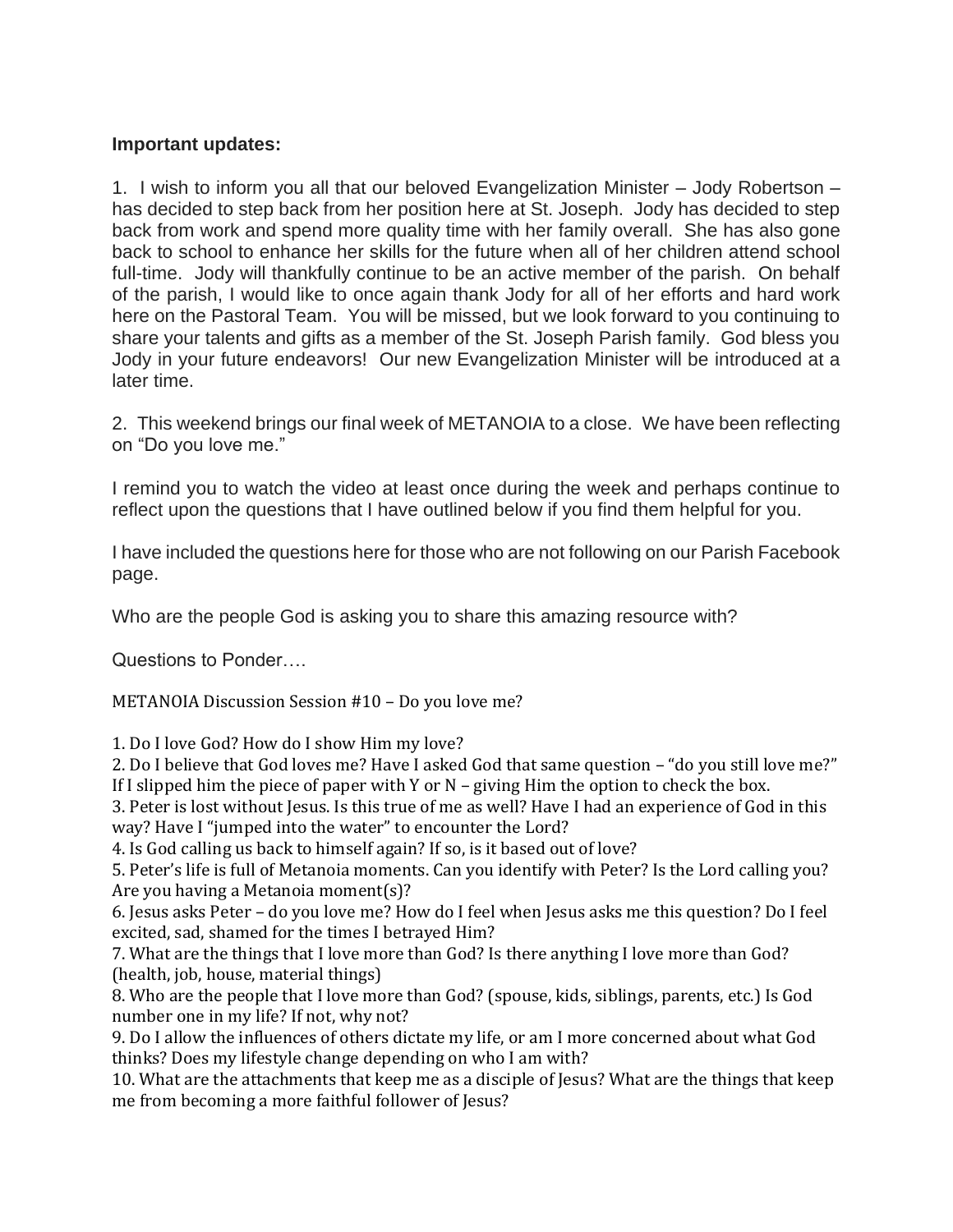11. Is Family Night a priority for my family? Do I share my faith in God with my immediate family? (spouse, kids, parents, siblings) those I live with? Am I living my vocation to the full – as a married person, single person, priest? What is my relationship like with those to whom God has called me to love?

12. Am I committed to make my family / house a place of love, making God the center of my family, home?

13. Am I living my life, so the Lord does not have to question my love for Him? If so, how? If not, what needs to change in my life so God will absolutely know?

14. Do I feel loved? By whom? Do I feel that God loves me?

15. What does evangelization mean for me?

16. Do I share my faith story with others? How? With whom? Am I shy, ashamed to share my faith story with others?

17. Am I currently sharing my faith story? Am I active in my faith community? Am I planning to share my story with others?

18. Have I invited anyone I know to come to know Jesus more? Have I invited anyone to ALPHA, METANOIA, [Formed.org,](http://formed.org/?fbclid=IwAR20JD7nWH1zIih10uOEVuG1s1kmFhaUbEVevrbcxI_kAGFGO2S0Jfqwgfs) [Wildgoose.net](https://l.facebook.com/l.php?u=http%3A%2F%2FWildgoose.net%2F%3Ffbclid%3DIwAR3o49CDBfcwgUjYL9stFmYoaS8WLDOxmys0Z5W77rTz47NdbzbB4Funp-k&h=AT3p6pvVOkDAIPj97qfbzs_WcpWhFHTxZzo5l5q3_mt_k7CLgGQoDSmgAdTaq8CJlYTZ6pVkWXgASwuuCTFv6eXFE3-pjrUYN4_uXEyi-JtQQYZfeBNCO_5JroU32VsKmQZ6&__tn__=-UK-R&c%5b0%5d=AT2y3rwgHaSD-BYIryKDTkWqPz7tgucHd8HIS-iLY_g_qMzy9YtMZxnKok69kRS2uwSIquekEeBFR_dvFXhMc-Jtn9bW2M6zp18EBysOugiKhpH9hdoYa9cRvsJudE0kuIuDLcphIiy67VP6-0UeddRn6bmRjRfC0iD0kQdsATKw6XtHOr4d05GGharwN8mM) or other great resources?

19. Do I feel fulfilled in my faith life – especially in reference to evangelizing to others?

20. The atheist told Fr. Dave "If I truly believe in the story of Jesus, I would tell everyone about

it!" How does this statement apply to me? If I claim to be a believer, am I sharing it with others? 21. Now completing this METANOIA series, what am I committed to doing to enhance, deepen, expand my relationship with Jesus Christ? Am I willing to share what I have learned and loved with others? Who are the people who need to be exposed to METANOIA / ALPHA / other amazing Catholic tools geared towards helping others come to know Jesus?

This has truly been an amazing Journey of Faith for these last 10 weeks. I know Fr. Dave has given us all much to reflect upon moving forward as we deepen our relationship with God. I pray that each of us will delve deeper in our relationship with the Lord and look to share this resource with others. Feel free to use the videos and my discussion questions to form little faith groups with family members, friends, colleagues, or neighbours. We are all called to Evangelize….. what are you committed to doing to build the Kingdom of God?

3. Now that METANOIA has ended, for those who participated in the program – you may wish to make a financial contribution towards the good work that Fr. Dave and the Franciscans do with wildgoose.tv. As a parish, just as we would offer to a retreat master, a stipend for their work in leading us spiritually, the parish will be making an overall contribution to support the work of the Franciscans. For those who wish to also donate, you may send the parish an etransfer with the word 'METANOIA DONATION" on the subject line or drop money in an envelope with the words "METANOIA DONATION" on it. Just as we would give money for something we have purchased, a service received, or goods enjoyed, I recommend that all who participated should make a donation to support this good work. We continue to need to fund good, sound Catholic resources that continue to enhance faith. Thank you for your generosity.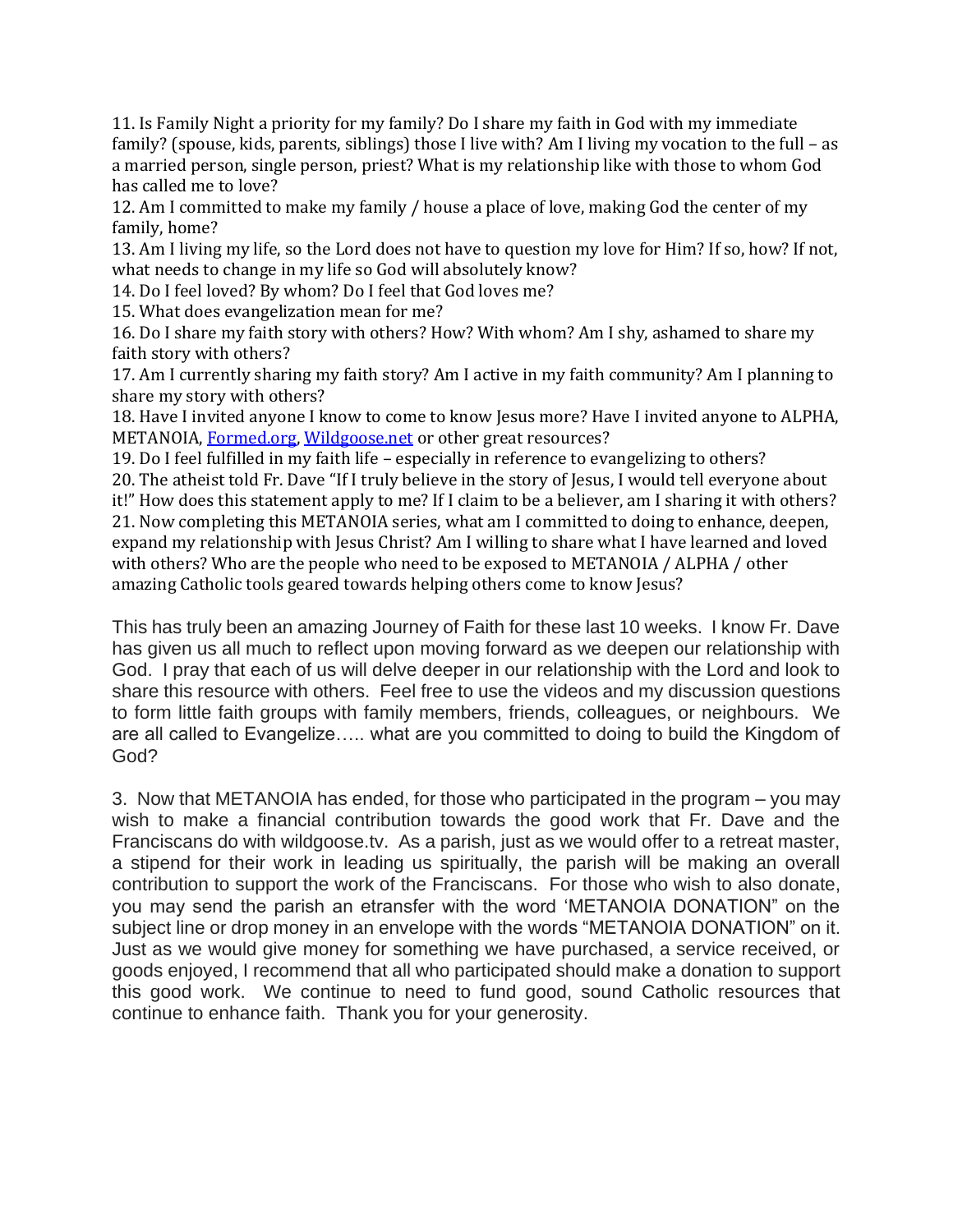4. **The Knights of Columbus will be holding a Wine Bottle sale** in a partnership with Fielding Estate Winery to support the Parish Heating and Air Conditioning Campaign as well as their other local charitable events.

The fundraising event will run from April 10 until Saturday May 8<sup>th</sup>. Orders MUST be submitted by Saturday May 8<sup>th</sup>.

Select your wine and quantity from the order form attached to this message. Ask your friends and family to join you and place their order together. This is a great gift idea for Mother's Day, preparing in advance for the BBQ season or treating yourself.

To place an order – please email the parish office at  $s$  *jrc.grimsby@cogeco.net or contact* the parish office 905-945-2661.

#### **Methods of payments:**

- Etransfer: [myparishgift@gmail.com](mailto:myparishgift@gmail.com) memo line "WINE"
- Cheque payable to St. Joseph's Parish memo line "WINE" and bring to the office.
- Pay cash and make arrangements with the parish office 905-945-2661

### **Wine pick up is Sat, May 15th 2:00pm - 3:30pm St. Joseph church parking lot. Thank you for supporting the parish and the Knights of Columbus.**

5. I continue to remind all families with young children of the 4 videos I have produced to help families pray the Rosary together as a family. Find these videos on our parish website at the following link: <https://www.stjosephgrimsby.ca/resources/> - scroll to the bottom and you will see the Video links. What a great opportunity to join in prayer as a family and pray the rosary together during Lent.

#### 6. **Development and Peace Share Lent Campaign**

## **Thank you for sharing love this Lenten season!**

The *Share Love, Share Lent* campaign called you to share love, and you opened your hearts.

#### **Our parish has collected \$12,195.00 so far, as well as many parishioners who have donated online directly to D&P.**

This money will help sustain programs and projects that serve some of our most vulnerable sisters and brothers in the Global South!

**Thank you for your generosity.** If you have not already done so, please consider donating at **[devp.org/lent.](https://devp.org/lent)**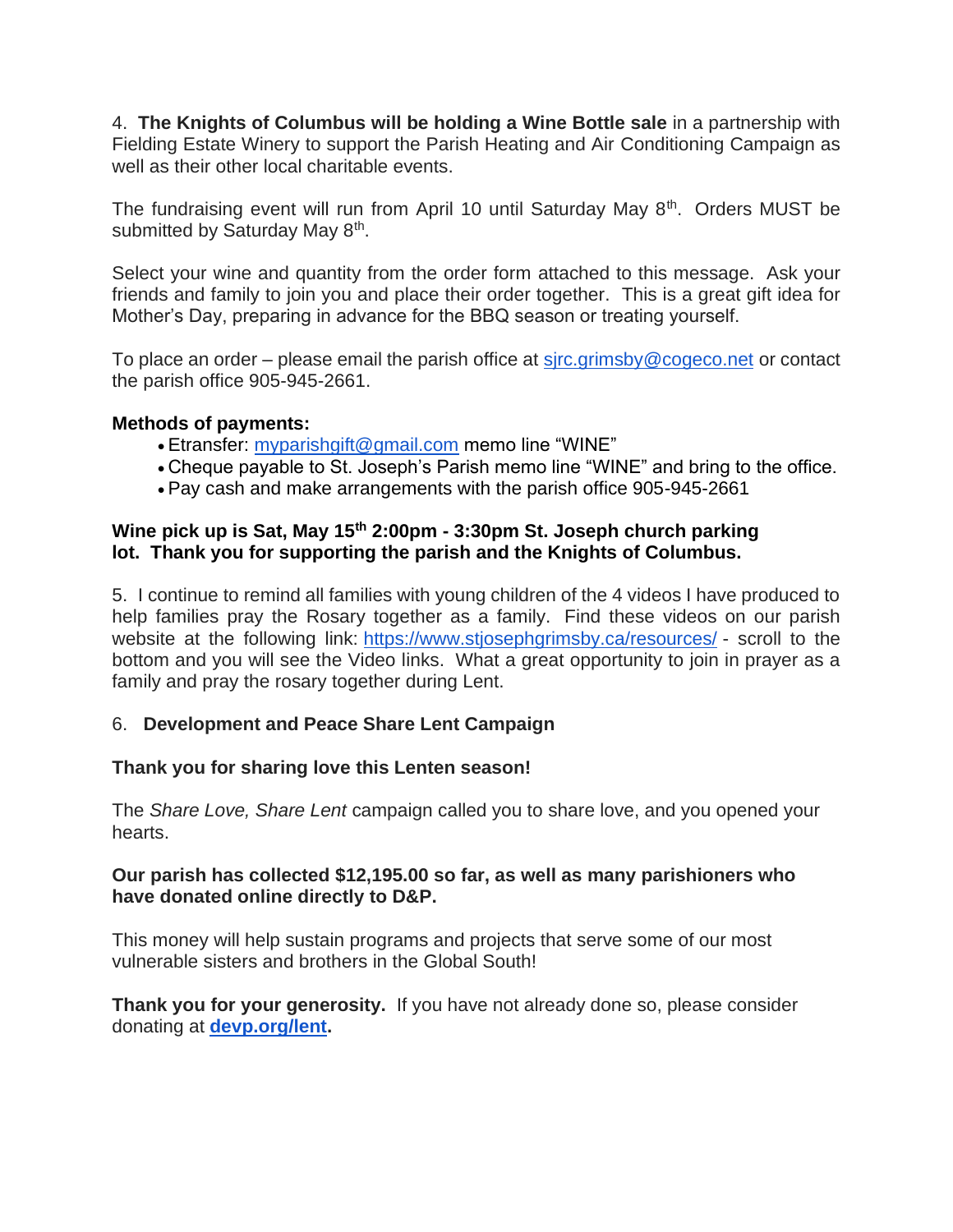# **CHILDREN LITURGY / LITTLE SPIRITS RESOURCES**

Use the link for the most up to date resources for Children's Liturgy [\(https://www.stjosephgrimsby.ca/childrens-liturgy/\)](https://www.stjosephgrimsby.ca/childrens-liturgy/) and Little Spirits [\(https://www.stjosephgrimsby.ca/little-spirits/\)](https://www.stjosephgrimsby.ca/little-spirits/)

## **OTHER IMPORTANT UPDATES**

1. Please continue to remember the parish regarding financial giving. We rely on your weekly contributions to sustain and build the kingdom of God in our parish. You can drop your offerings off in the boxes following Mass this weekend, drop it off in the outside mailbox, bring it to the parish office all week, or through the etransfer option – [myparishgift@gmail.com.](mailto:myparishgift@gmail.com) Thank you in advance to those families who continue to sustain our parish through their contributions.

2. Please continue to support our campaign for the new Heating and Air Conditioning units here at St. Joseph. **This project will cost the parish \$120,000** and your generosity is required to meet these costs. Thank you to those who have already stepped up and made donations – to date, we have **currently raised \$59,425 towards the total**. I am asking all parishioners to contribute significantly to this project since we all expect a warm church in the winter and cool church in the summer months. The old units, original to this church building, lasted us 25 years – and for those of us who are homeowners, we know that we certainly 'soaked' every ounce of life out of them. As you make your contribution, please write **"HEATING / AIR"** on the front of your envelope or in the memo line of an etransfer [\(myparishgift@gmail.com\)](mailto:myparishgift@gmail.com) and those funds will be counted towards your tax receipt for the end of the year. Special envelopes will be available to pick up for this project next weekend. Thank you in advance for your assistance.

3. 2021 envelopes are available for pickup in the foyer of the Church. Please pick up your envelopes for the new year which begins the end of November. **Please contact the parish office if you are shifting from the paper envelope to e-giving only. We can cancel your box order for 2022 and save on the purchase of envelopes, in addition to being more environmentally friendly. Thank you!**

4. 2020 tax receipts are now available for pickup in the foyer of the Church. Thank you for your generosity in supporting the parish this past year.

5. Confessions will be heard on April 24 from 3-4:00pm in the St. Nicholas Room.

6. The parish website continues to help so many  $-$  visit [www.stjosephgrimsby.ca](http://www.stjosephgrimsby.ca/)  $-$  and our social media accounts to help enhance your faith. Also please continue to look at the parish YouTube channel for daily updates.

Facebook - <https://www.facebook.com/StJoesGrimsby/> Instagram - <https://www.instagram.com/stjoesgrimsby/> Twitter - <https://twitter.com/stjoesgrimsby>